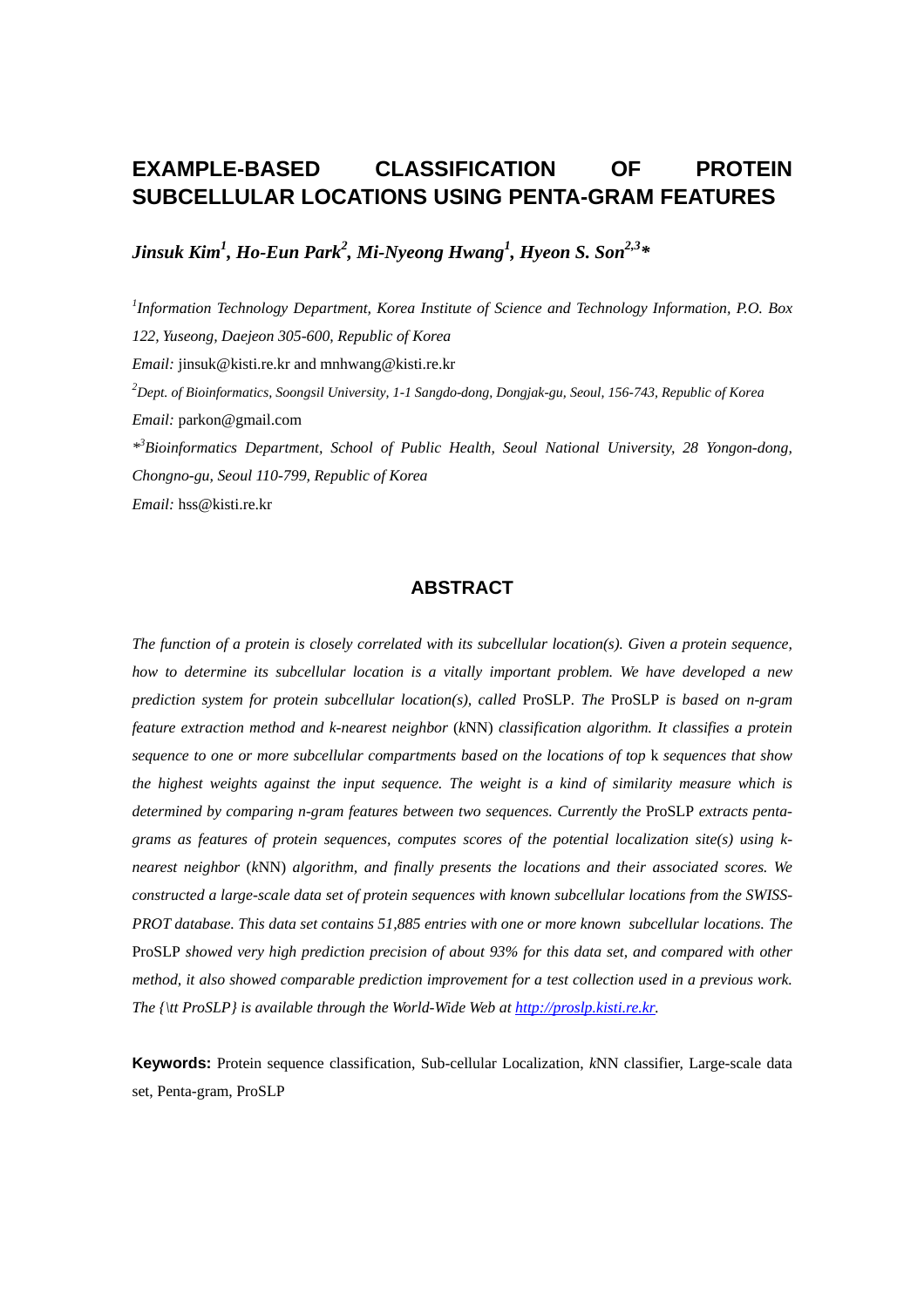### **1 INTRODUCTION**

As a result of the Human Genome Projects and other large-scale sequencing projects, the molecular sequence data of unknown functions are increasing tremendously. Accordingly, the collection size of protein databanks has also been rapidly increased these days. It has once again brought to the forefront problem of protein function prediction. Subcellular localization is a key functional characteristic of proteins. Given a protein sequence, how to determine its subcellular location as an important clue to its functions is a problem vitally important to biologists and bioinformatists (Chou & Elrod, 1999). For instance, if we want to find out virulence factors from a pathogenic bacterial genome sequence, gene products predicted or identified to be extracellular can be chosen to be primary candidates and others may be ignored in the afterward search. This will greatly reduce the further steps.

For a set of proteins to cooperate for a common physiological or structural function, proteins should be co-localized in the same cellular compartment (Eisenhaber & Bork, 1998). This means that the function of a protein is closely correlated with its subcellular location, and once again it is important to verify the protein's location(s) in the cell to understand its physiological or structural functions such as metabolic pathways, signal transduction cascades, and structural associations. Prediction of a protein's subcellular location can provide valuable clues to the protein function and allow us to screen candidates for drug discovery, to annotate gene products in an automated way, and to select proteins for further study in depth (Gardy *et al.*, 2003).

The prediction of a protein's subcellular location is primarily depending on the similarity search against the protein sequence databank. Although the subcellular location of a protein can be determined by conducting various experiments, it is time consuming and costly to acquire this kind of knowledge solely by experiments. Because the number of sequences entering into databanks has been rapidly increasing, the challenge in expediting the determination procedure for protein subcellular location has become critical and urgent.

Several automated subcellular localization predictors have been developed and made available online: TargetP (Emanuelsson *et al.*, 2000), PSORT (Nakai & Horton, 1999), NNPSL (Reinhardt & Hubbard, 1998), MitoProt and Predotar (Feng, 2002), and PLOC (Park & Kanehisa, 2003). Usually these systems adopted two kinds of feature extraction methods for predicting subcellular locations of proteins. The first method would be to predict the location only based on the amino acid compositions of protein sequences. This approach is applied on systems such as PLOC and NNPSL. The other method is based not only on amino acid composition but also strongly on the existence of signal peptides as adopted in TargetP.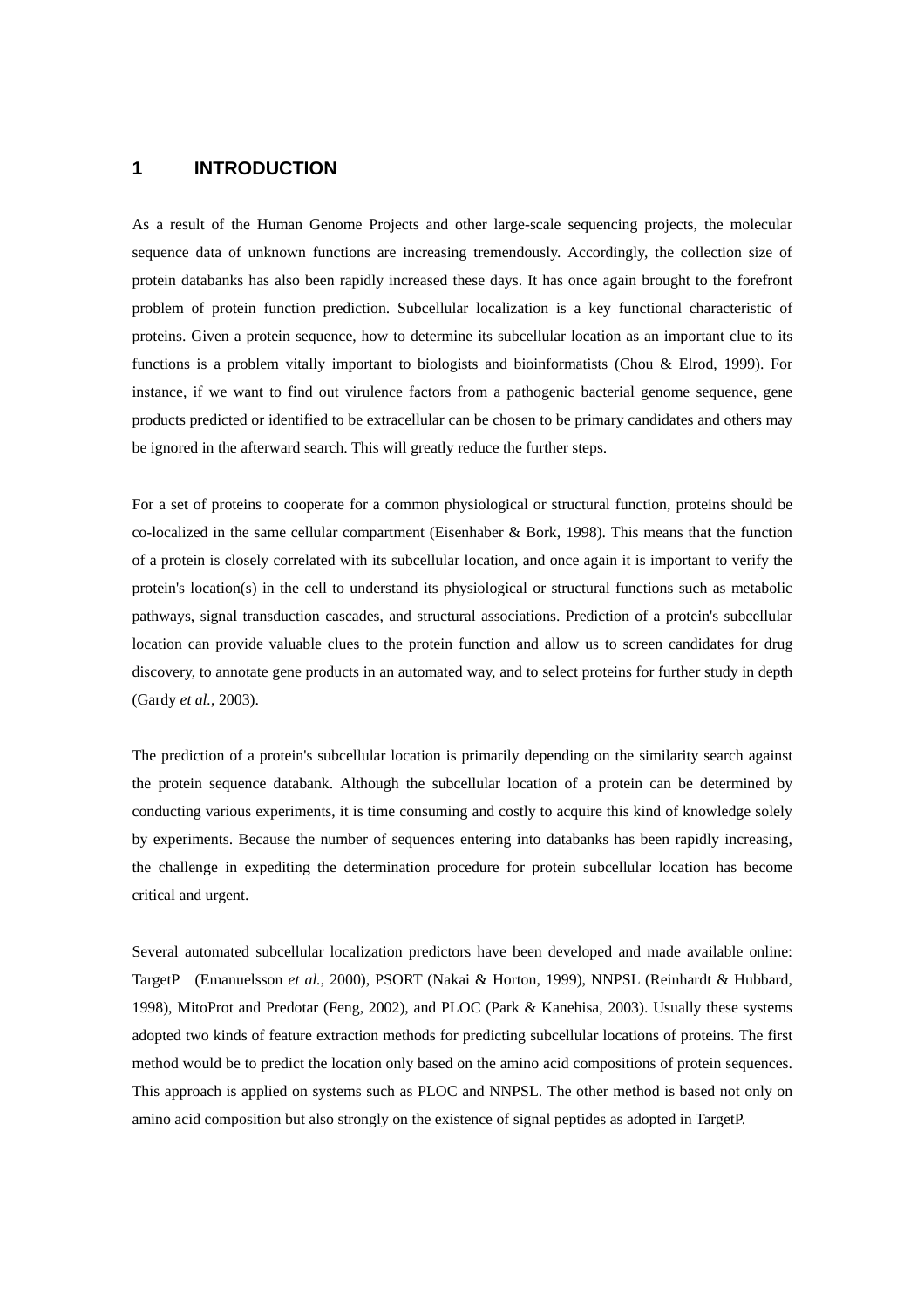In many cases, however, signal peptides cannot be found or partly assigned, thereby leading to some problems in systems depending on it. It is also known that when protein sequences are decomposed into the amino acid composition, they lose much information for prediction. Hence, it is expected that a higher accuracy should be gained when predicting the subcellular locations directly from sequences (Yuan, 1999).

Independently in computer science, researches on text categorization have shown that extracting proper features representing a document is crucial for categorization effectiveness (Sebastiani, 2002). And scaling most kind of classifiers to large-scale text collection has been impractical except for examplebased classification algorithms such as *k*NN classifiers (Yang, 1999). In this paper, we introduce pentagram as an efficient feature extraction scheme that reflects sequence similarity directly in some degree. And using kNN classification algorithm as well as penta-gram method, a large-scale subcellular localization prediction service has been built. This prediction system is called *ProSLP* (*PRO*tein *S*ubcellular *L*ocalization *P*rediction) and now available online via WWW at URL:http://proslp.kisti.re.kr.

# **2 SYSTEMS AND METHODS**

### **2.1 System Environment**

The ProSLP runs on a Linux desktop with dual Pentium-III 1.2GHz CPUs and 2G bytes of main memory. Since many aspects of an example-based classification system is similar to information retrieval systems, we implemented our classifier on an information retrieval & management system called KRISTAL-2002<sup>1</sup> by incorporating k-nearest neighbor (*k*NN) classification algorithm and n-gram feature extraction method. All the n-gram features are extracted from the sequences in the collection and their inverted lists are stored in the KRISTAL-2000 system. Then, using a vector space model, *k* top-ranked sequences are retrieved against the input sequence and its subcellular locations are predicted based on the locations assigned to the *k* top-ranked sequences.

### **2.2 Feature Extraction**

It is relatively clear to consider that texts written in natural languages are composed of understandable words. Thus, in text categorization, a document's features are generally expressed as words or terms contained in the document (Sebastiani, 2002). Protein sequences also can be regarded as texts written in language of 20 amino acid codes, but it is not clear how to extract meaningful words from the simple

<sup>1</sup> Visit http://giis.kisti.re.kr for more about the KRISTAL-2002 Information Retrieval & Management System.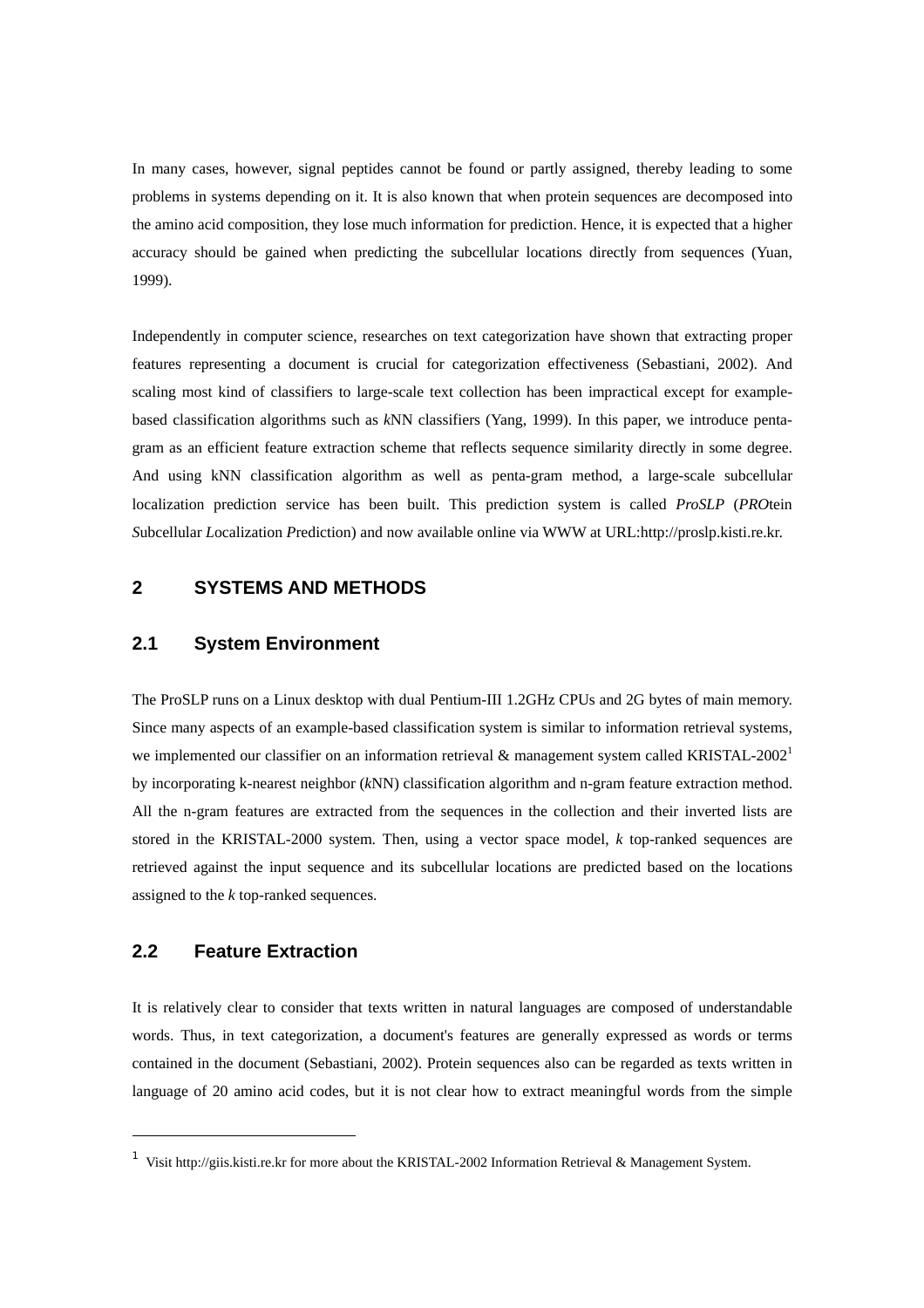string of amino acid codes. ProSLP adopted a simple feature extraction scheme, *n-gram*, which is overlapping intervals of fixed length *n*. For example, if *n*=5, protein sequence "ACDEFLERR" is segmented into "ACDEF", "CEDFL", "DEFLE", and "FLERR". After such tokens extracted and indexed for all the sequences in the database, sequences can be searched with traditional information retrieval algorithms.

Several n-gram methods such as  $n=3$ , 4, 5, 6, and 7 were tested, and since  $n=5$  showed the best performance (*data not shown*), the ProSLP currently adopts the interval length of 5 (penta-gram) as its default feature extraction scheme.

### **2.3 Similarity Measure**

As a new protein sequence is entered, our system retrieves top *k* best matching sequences from the collection and deduces appropriate localization site(s) from the locations of the top *k* sequences. The similarity between the query and target sequence is measured by a vector space model regarding pentagram features as their representative vectors for the sequences. The similarity measure (*Sim(q,s)*) between query sequence *q* and target sequence *s* is defined as follows:

$$
Sim(q, s) = \sum_{t \in q \wedge s} w_{s,t} \bullet w_{q,t} \tag{1}
$$

where

$$
w_{q,t} = \log(f_{q,t} + 1) \cdot \log(\frac{N}{f_t} + 1)
$$

$$
w_{s,t} = \log(f_{s,t} + 1) \cdot \log(\frac{N}{f_t} + 1)
$$

Here  $f_{s,t}$  is the frequency of penta-gram token *t* in sequence *s*; *N* is the total number of sequences in the data collection;  $f_t$  is the number of sequences where token *t* occurs once or more;  $w_{a,t}$  is the weight of term *t* in query sequence  $q$ ; and  $w_{s,t}$  is the weight of term *t* in sequence *s*.

### **2.4 Category Relevance Measure**

If a set of *k* top-ranked sequences,  $K = \{s_1, s_2, s_3, ..., s_k\}$ , is determined by the similarity measure shown in Eq. (1), the category relevance measure  $(w(q, c_i))$ , which means the weight of a candidate location or category  $(c_i)$  for the query sequence  $q$ , is defined as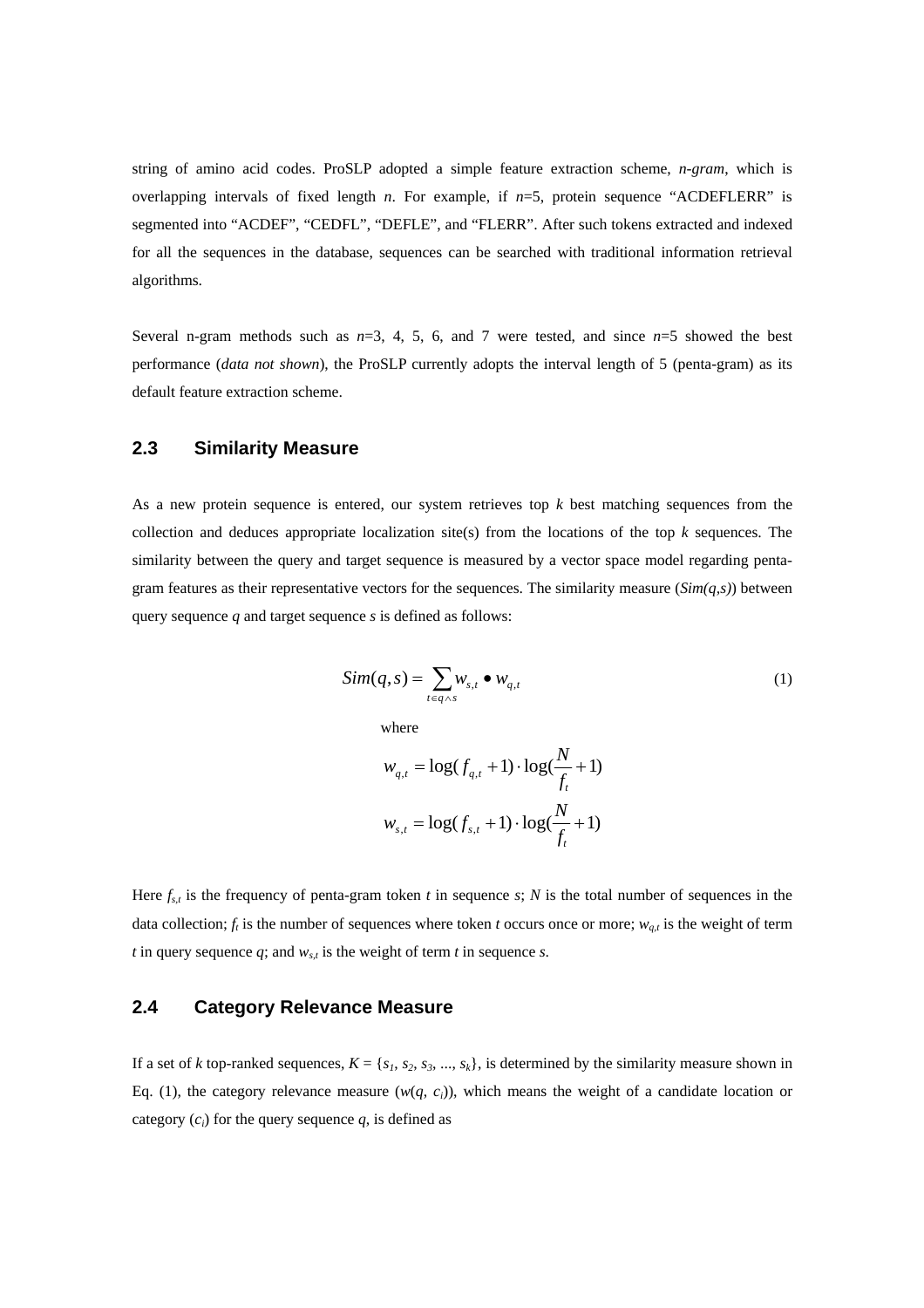$$
w(q, c_i) = \sum_{n=1}^{k} Sim(q, s_n) \bullet (s_n \wedge C_i)
$$
 (2)

where  $C_i$  is the set of sequences pre-labeled with category  $c_i$  in the data set. After the weights for all candidate categories are computed and normalized to values in the range of (0,1], categories with greater than or equal to a given threshold are chosen to be the final categories.

# **2.5 Data Sets**

**Table 1**. 12 subcellular locations and their associated keywords. Locations were determined by keywords in the "CC -!- SUBCELLULAR LOCATION:" field of the SWISS-PROT database (Park & Kanehisa, 2003).

| Subcellular location  | Keywords                                        |
|-----------------------|-------------------------------------------------|
| Chloroplast           | chloroplast                                     |
| Cytoplasmic           | cytoplasmic                                     |
| Cytoskeleton          | cytoskeleton; filament; microtubule             |
| Endoplasmic reticulum | endoplasmic reticulum                           |
| Extracellular         | extracellular, secreted                         |
| Golgi apparatus       | Golgi                                           |
| Lysosomal             | lysosomal                                       |
| Mitochondrial         | mitochondrial                                   |
| Nuclear               | nuclear                                         |
| Peroxisomal           | peroxisomal; microsomes; gloxysomal; glycosomal |
| Plasma membrane       | integral membrane                               |
| Vacuolar              | vacuolar; vacuole                               |

In this work, two data collections of different sizes were used for measuring prediction effectiveness. The smaller data set consists of 7,580 sequence entries which has been used in a previous work (Park & Kanehisa, 2003), while the larger one built in this work consists of 51,885 sequence entries, about 7 times the former data set. Using two data sets of different sizes, we expect that the effect of data set size on prediction effectiveness can be understood. And the smaller data set is also used for comparison purpose between this work and a previous work by Park & Kanehisa (2003).

The first collection, *PLoc* data set, which was built in a previous work (Park & Kanehisa, 2003), is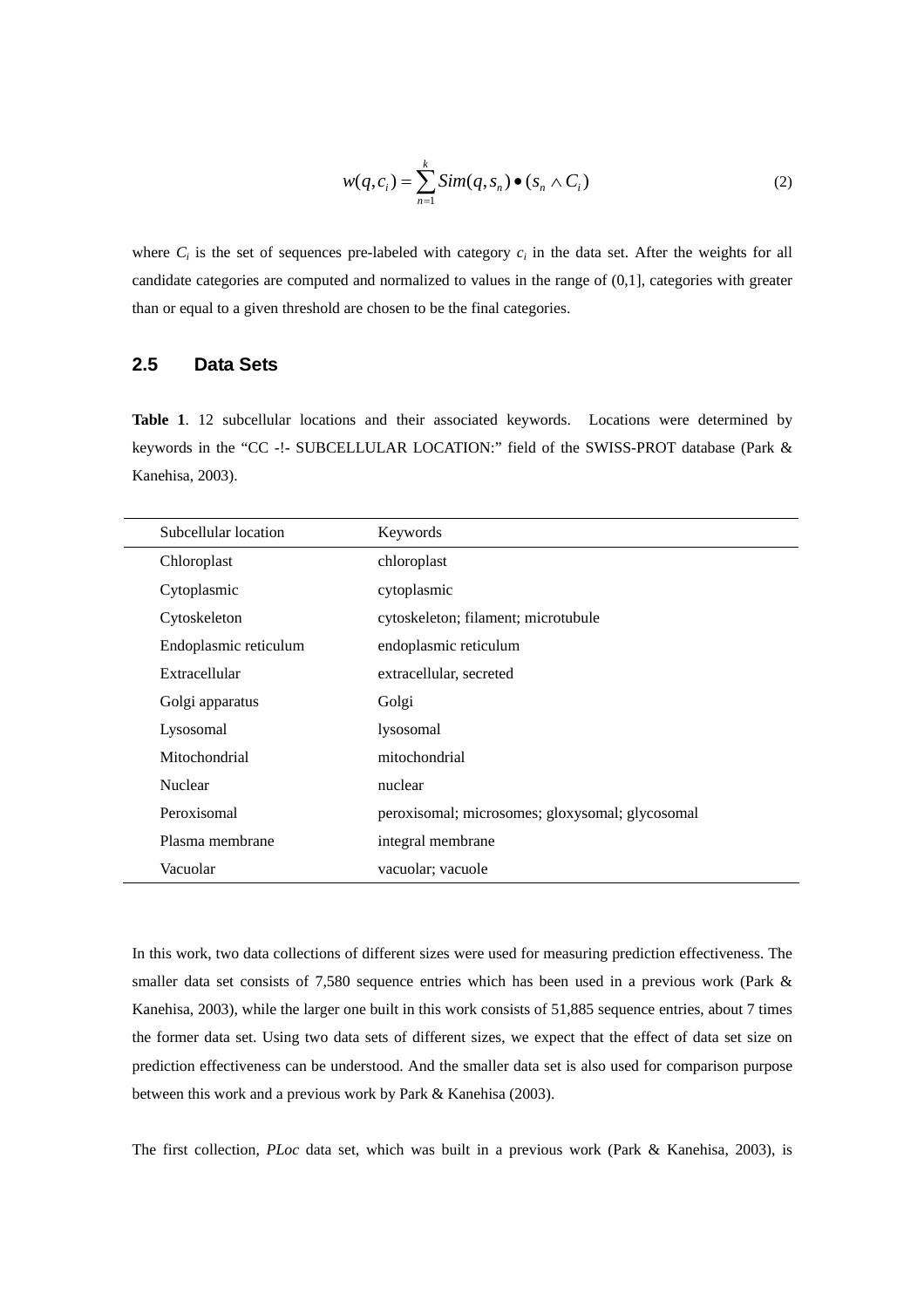distributed via WWW at <URL:http://web.kuicr.kyoto-u.ac.jp/~park/Seqdata>. Park & Kanehisa (2003) collected eukaryotic protein sequences from the SWISS-PROT database (Bairoch & Apweiler, 2000) release 39.0. In order to collect proteins in 12 locations, they used the keywords in Table 1 to search against the categorization of subcellular location fields (CC -!- SUBCELLULAR LOCATION:). Prokaryotic protein sequences were removed from the data set by checking the OC field. And sequences with two or more locations, sequences with high similarity and sequences with B, Z, or X amino acid codes were further removed. The final PLoc data set contains  $7,580$  sequence entries<sup>2</sup>. The number of sequence entries for 12 subcellular locations is summarized in Table 2.

The second collection, *SLP* data set, is also built in a manner similar to the PLoc data set. All protein sequences were collected from the SWISS-PROT database (Bairoch & Apweiler, 2000) release 40.0. However, the limitations used in the PLoc data set were not applied. The final SLP data set consists of 51,885 sequence entries with 54,542 subcellular locations as summarized in Table 2.

| Subcellular locations  | PLoc  | <b>SLP</b>          |
|------------------------|-------|---------------------|
| Chloroplast            | 671   | 2,717               |
| Cytoplasmic            | 1,241 | 19,449              |
| Cytoskeleton           | 40    | 126                 |
| Endoplasmic reticulum  | 114   | 791                 |
| Extracellular          | 861   | 7,059               |
| Golgi apparatus        | 47    | 613                 |
| Lysosomal              | 93    | 237                 |
| Mitochondrial          | 727   | 2,977               |
| Nuclear                | 1,932 | 8,268               |
| Peroxisomal            | 125   | 387                 |
| Plasma membrane        | 1,675 | 11,721              |
| Vacuolar               | 54    | 197                 |
| <b>Total locations</b> | 7,580 | 54,542 <sup>a</sup> |
| Total sequences        | 7,580 | 51,885 <sup>a</sup> |

**Table 2**. The number of sequence entries for each subcellular location in the two data sets, *PLoc* and *SLP*.

<sup>a</sup> There are sequences with two or more locations asigned.

<sup>2</sup> Park & Kanehisa (2003) reported that their data set consists of 7,589 entries but their data distributed on the web contains 7,580 sequences only.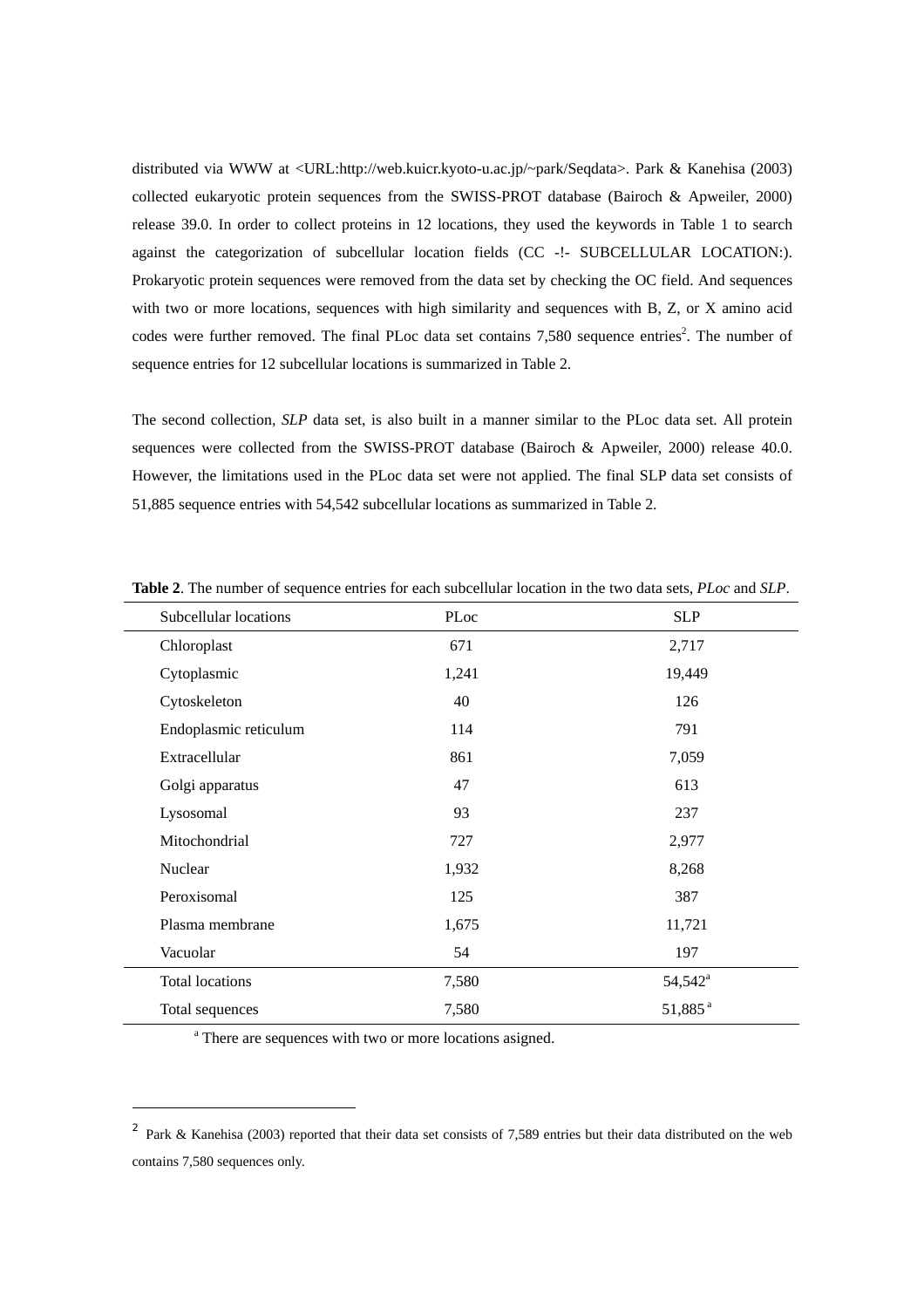Each data set is subdivided into training set and test set. This division has two purposes. First, the classification effectiveness is measured by comparing pre-defined categories of test set with those predicted by the ProSLP against the training set. Second, using these two data sets, *k* value for the *k*NN classifier is experimentally optimized by obtaining the *k* value which shows the best prediction effectiveness.

The PLoc data set is distributed in five subdivisions of test and training set, where test set contains a fifth of total entries and training set consists of the other four fifths. The five subdivisions were named as PLoc1, PLoc2, PLoc3, PLoc4, and PLoc5, in this work (Table 3). The SLP data set was divided into training set of 43,240 sequence entries and test set of 8,645 entries by choosing every sixth entry as test set and the others as training set (Table 3).

| Data Set          | Test Set | <b>Training Set</b> | Total  |
|-------------------|----------|---------------------|--------|
| PLoc1             | 1,522    | 6,058               | 7,580  |
| PLoc <sub>2</sub> | 1,514    | 6,066               | 7,580  |
| PLoc3             | 1,521    | 6,059               | 7,580  |
| PLoc4             | 1,508    | 6,072               | 7,580  |
| PLoc5             | 1,515    | 6,065               | 7,580  |
| <b>SLP</b>        | 8,645    | 43,240              | 51,885 |

**Table 3**. Test set and training set divisions of the PLoc and SLP data sets.

### **2.6 Performance Measures**

### **2.6.1 Microaveraged measures**

To evaluate the prediction performance, we used the standard definition of precision and recall as basic performance measures. And microaveraging method (Sebastiani, 2002) was applied to average the precision and recall across subcellular locations. Microaveraged precision (*Pmi*) and recall (*Rmi*) are defined as

$$
P_{mi} = \frac{\text{locations relevant and retrieved}}{\text{locations retrieved}} = \frac{TP}{TP + FP}
$$

$$
R_{mi} = \frac{\text{locations relevant and retrieved}}{\text{locations relevant}} = \frac{TP}{TP + FN}
$$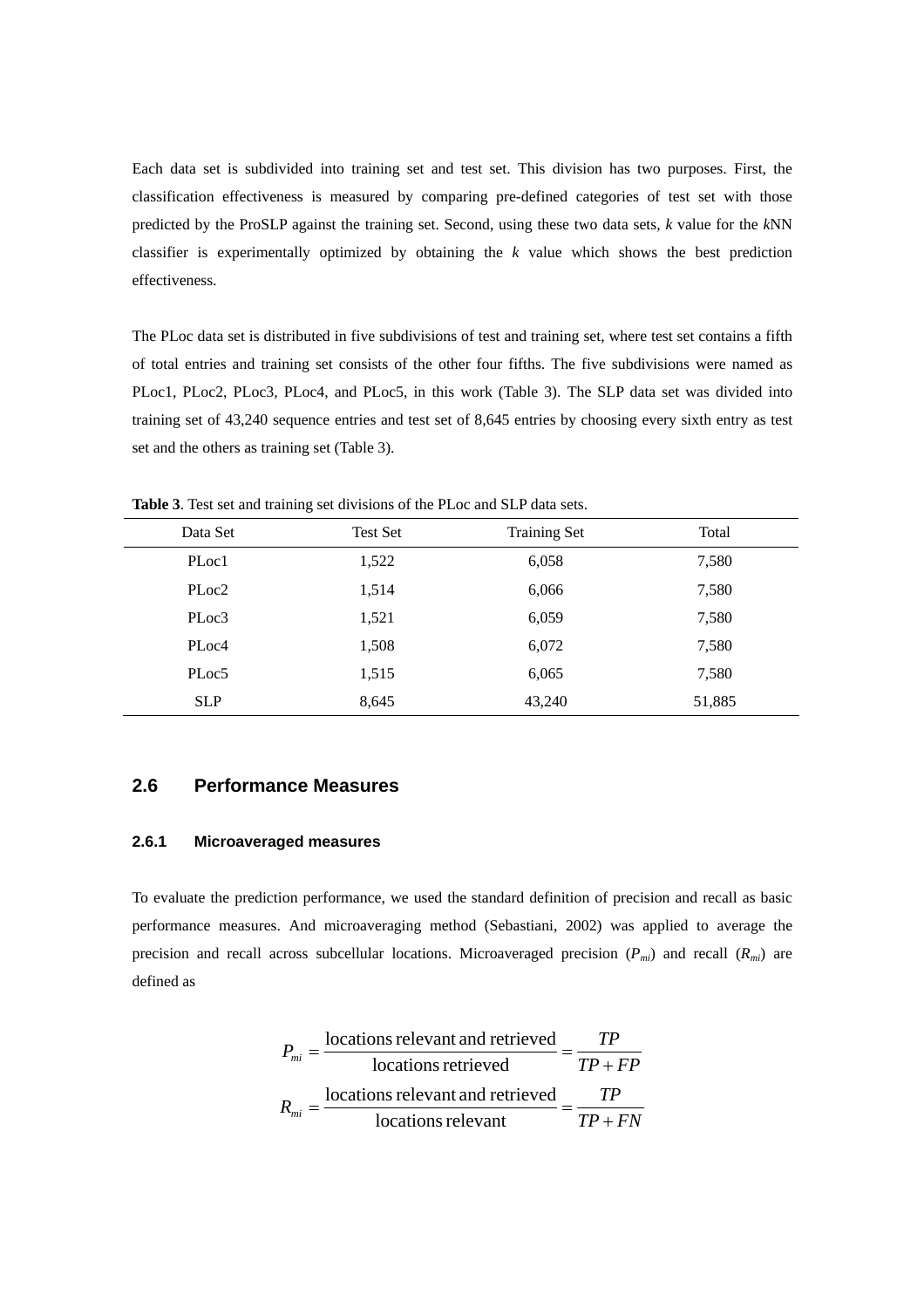where  $TP =$  the total number of true positives;  $FP =$  false positives; and  $FN =$  false negatives (Sebastiani, 2002; Kim & Kim 2004).

Along with precision and recall, many other researches in text categorization have used microaveraged  $F<sub>1</sub>$ measure as the performance measure. The microaveraged  $F<sub>1</sub>$  measure (van Rijsbergen, 1979) is the harmonic average of micro-averaged precision and recall, which is defined as

$$
F_1 = \frac{2P_{mi} \bullet R_{mi}}{P_{mi} + R_{mi}}
$$

A special point of  $F_1$  measure where precision is equal to recall is called break-even point (BeP). Since, theoretically, the BeP is always less than or equal to  $F_I$  measure in any point, it is frequently used to compare effectiveness among different kinds of classifiers (Yang, 1999; Sebastiani, 2002). We will present micro-averaged precision, recall, and the BeP as overall prediction performance measures, and if it is unable to get the BeP, microaveraged  $F_l$  measure will be presented instead.

#### **2.6.2 Macroaveraged measures**

With microaveraging method, the measures are overwhelmed by categories with a large number of positive test instances, especially if the different locations are unevenly populated. Therefore it is possible that microaveraged performance is somewhat misleading because more frequent locations overwhelm the microaveraged precision and recall (Wiener *et al.,* 1995). To supplement this problem and compare our system with previous works, we present additional performance measures, macro-averaged precision  $(P_{ma})$  and macro-averaged recall  $(R_{ma})$  defined as

$$
P_{ma} = \frac{\sum_{i=1}^{m} p_i}{m}
$$
 where  $p_i = \frac{TP_i}{TP_i + FP_i}$   

$$
R_{ma} = \frac{\sum_{i=1}^{m} r_i}{m}
$$
 where  $r_i = \frac{TP_i}{TP_i + FN_i}$ 

Here,  $p_i$  is the local precision of location *i*,  $r_i$  is the local recall, *m* is the number of subcellular locations  $(m=12)$ ,  $TP_i$  is the correctly predicted number of location *i* (true positives),  $FP_i$  is the incorrectly assigned number of location *i* (false positives), and  $FN_i$  is the unassigned number of location *i* while it is prelabeled with location *i* (false negatives).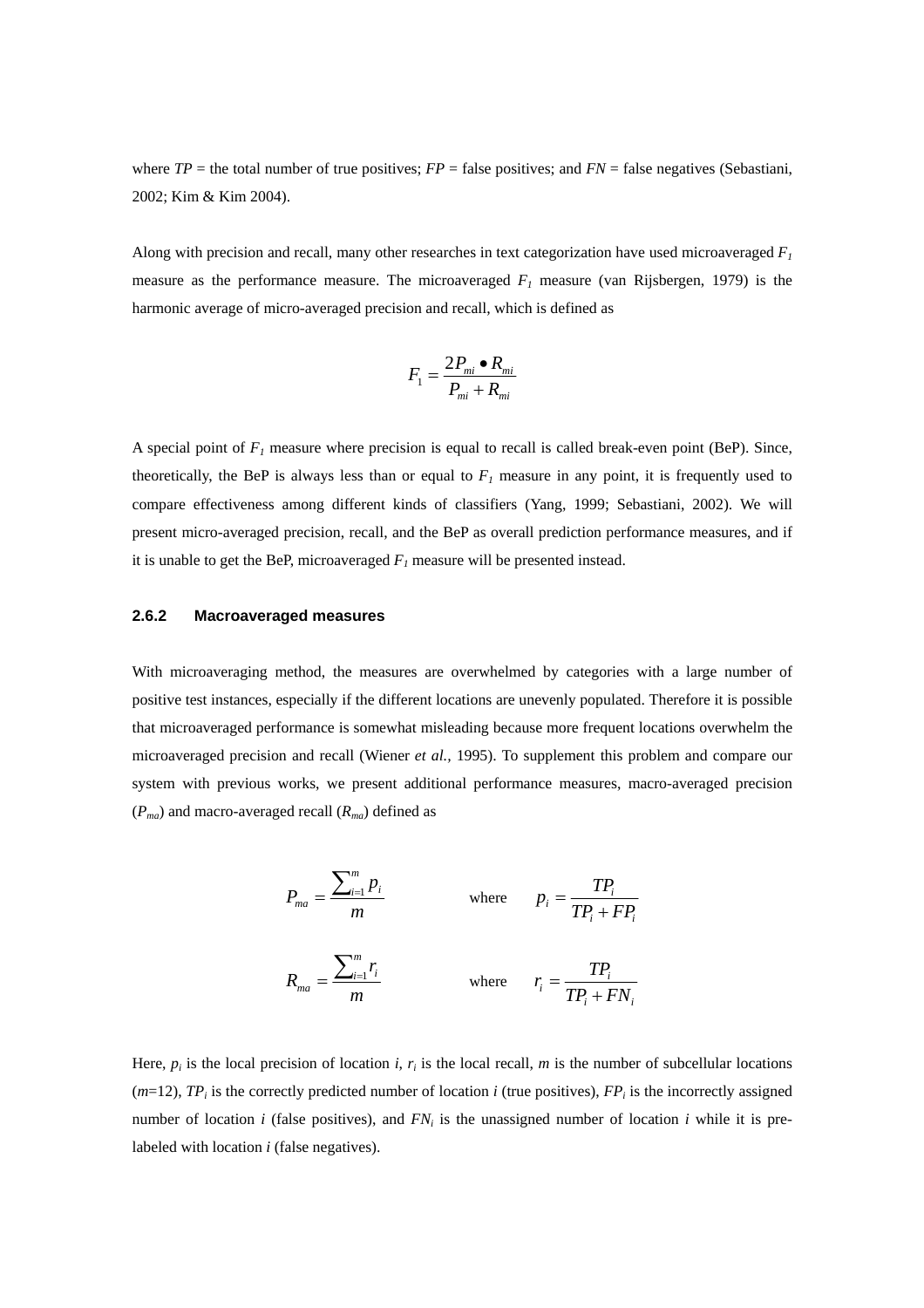In macroaveraging method, *local* precision and recall for each category is computed at first and then *global* precision and recall is averaged over all local precisions and recalls, respectively. Macro-averaged  $F_l$  measure and its special point, break-even point, also can be defined similarly (Sebastiani, 2002) as defined in microaveraging method.

#### **2.6.3 About nomenclature for evaluation measures**

In a previous work by Park and Kanehisa (2003), the terms *accuracy* or *total accuracy* and *location accuracy*, were used as evaluation measures. The actual definition of total accuracy in this literature is the same as micro-averaged recall in our nomenclature. And the location accuracy is the same as macroaveraged recall. However, in the field of text categorization, the term *accuracy* is used in different meaning and defined as *Accuracy=(TP+TN)/(TP+TN+FP+FN)* (Yang, 1999; Sebastiani, 2002). Therefore, we will avoid using the term *accuracy* here after in this work. Instead we will use the terms microaveraged recall and macroaveraged recall, especially which will be measured at the point where the microaveraged precision and microaveraged recall matches exactly.

### **3 RESULTS**

#### **3.1 Selection of Optimal** *k* **Values**

For *k*-nearest neighbor (*k*NN) classifiers, one of the most crucial steps to improve categorization performance is to determine suitable *k* value for a given data collection (Yang, 1994; Yang, 1999; Sebastiani, 2002). Figure 1 shows the plot for microaveraged precision and recall break-even point (BeP) against varying *k* values for the PLoc2 and SLP data sets. For the PLoc2 data set, there can be seen a trend that as *k* increases, BeP increases slightly from *k*=1 to *k*=20 then reaches the maximal value at and after *k*=20. On the other hand, for the SLP data set, there is no significant difference in classification effectiveness among *k* values tested.

For reference purpose, micro-averaged precision, recall and BeP for the SLP data set are shown in the order of their associated *k* values in Table 4. The ProSLP classifier shows the best BeP (in fact this is an  $F_l$  measure) at  $k=1$  in Table 4, but it is marginally higher than those of other *k* values. The BeP values for the SLP data set ranges from 0.927 to 0.929 (Figure 1; Table 4) while 0.805 to 0.832 for the PLoc2 subdivision (Figure 1).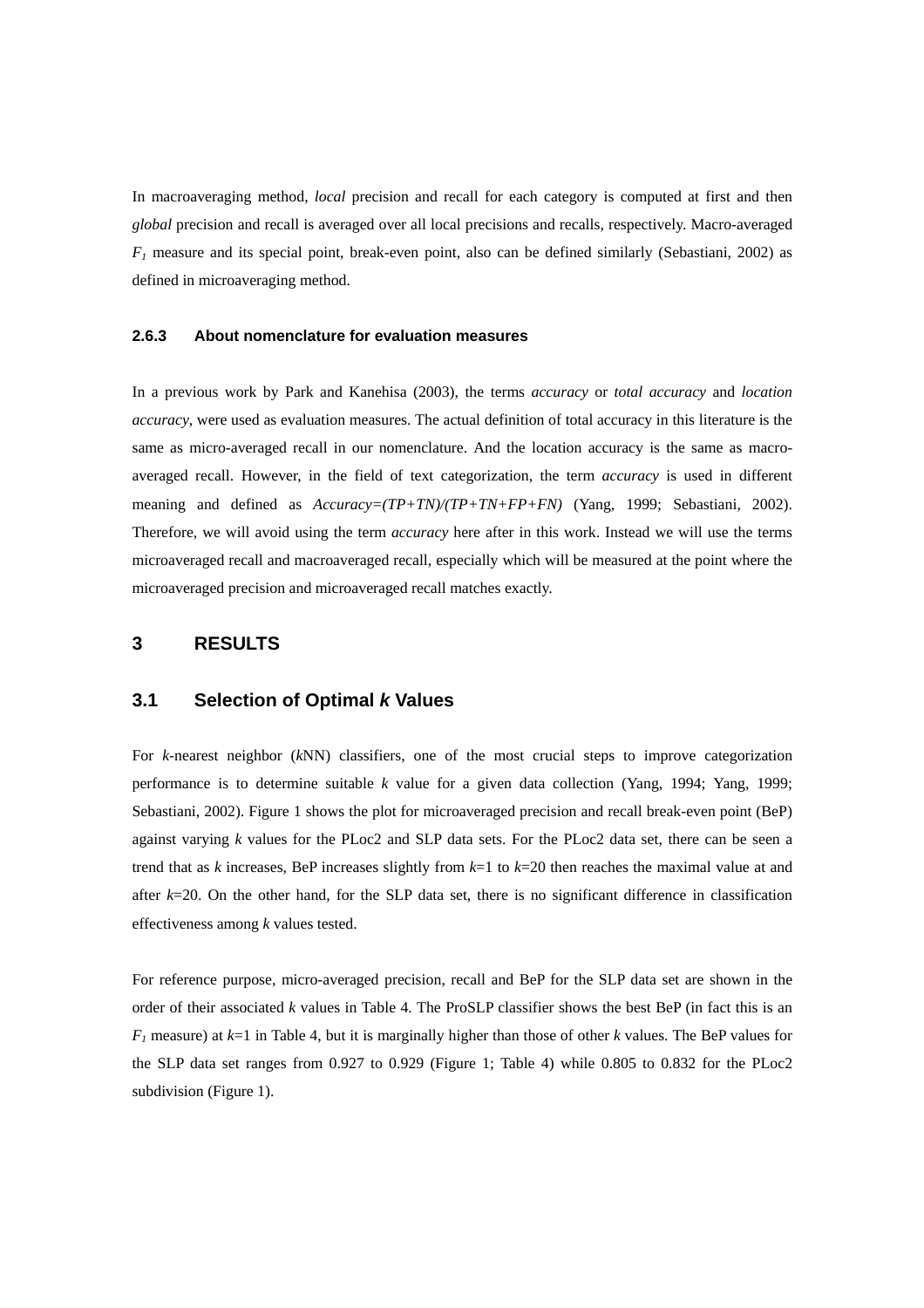

**Figure 1**. Microaveraged precision and recall break-even point against *k* for the PLoc2 and SLP data sets. "miBeP" means the microaveraged break-even point and "*k*" is the number of top-ranked similar sequences used in categorization of subcellular locations.

|                                                                                                    | Microaveraged | Microaveraged | Microaveraged         |
|----------------------------------------------------------------------------------------------------|---------------|---------------|-----------------------|
| $\boldsymbol{k}$                                                                                   | Precision     | Recall        | <b>BeP</b>            |
| 1                                                                                                  | 0.9292        | 0.9302        | $0.9297$ <sup>a</sup> |
| 3                                                                                                  | 0.9292        | 0.9292        | 0.9292                |
| 5                                                                                                  | 0.9282        | 0.9282        | 0.9282                |
| 10                                                                                                 | 0.9279        | 0.9279        | 0.9279                |
| 20                                                                                                 | 0.9272        | 0.9272        | 0.9272                |
| 30                                                                                                 | 0.9271        | 0.9271        | 0.9271                |
| 40                                                                                                 | 0.9269        | 0.9269        | 0.9269                |
| 50                                                                                                 | 0.9268        | 0.9268        | 0.9268                |
| <sup>a</sup> Micro-averaged $F_l$ measure, not BeP, <i>i.e.</i> , precision does not equal recall. |               |               |                       |

**Table 4**. Prediction effectiveness against *k* values on the SLP data set. The SLP data set consists of training set of 43,240 sequence entries and test set of 8,645 sequences.

From Figure 1, Table 4, and some empirical observations of our own, we chose *k*=20 for the PLoc data set and *k*=10 for the SLP data set. These *k* values are used for all the experiments presented afterward.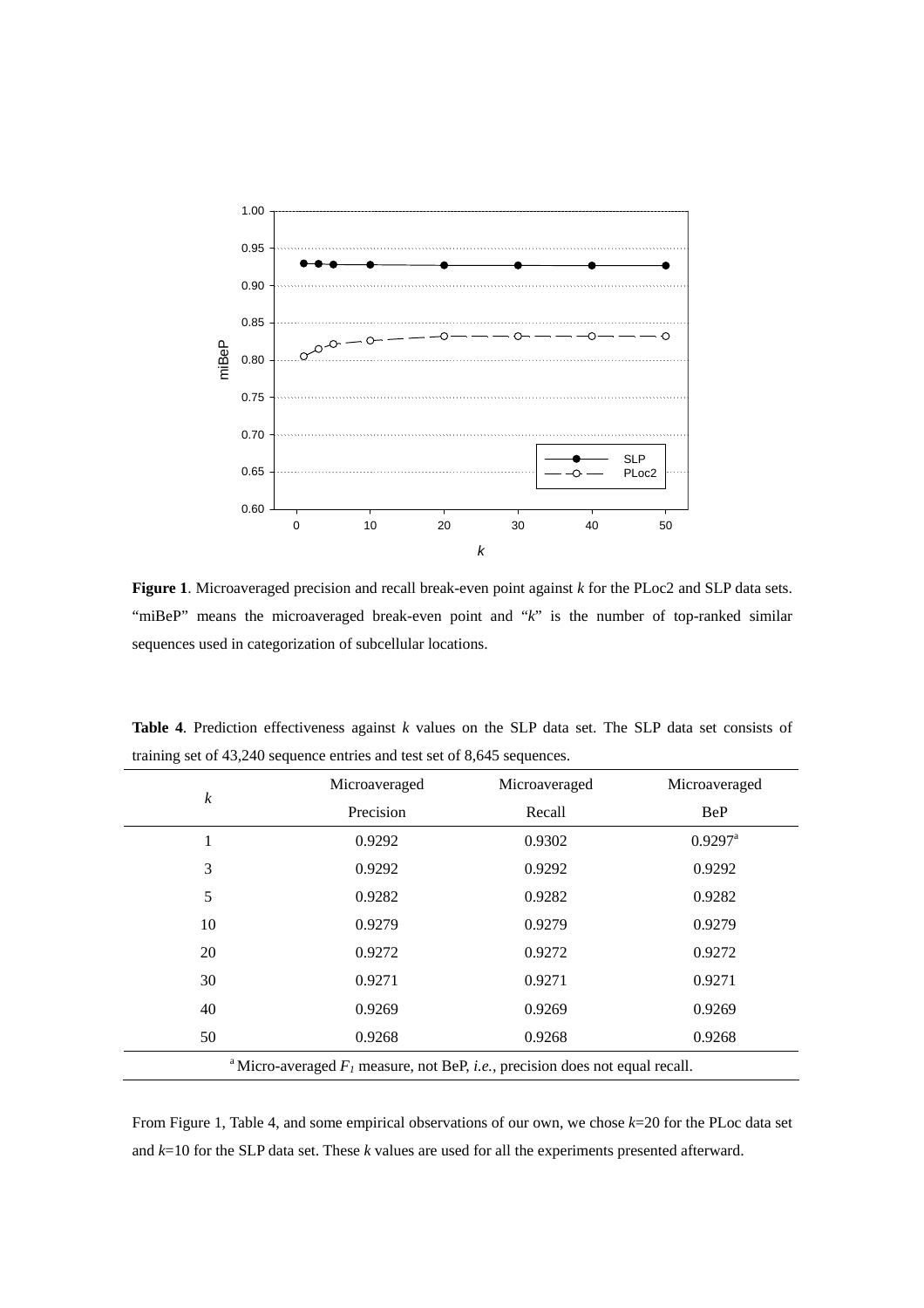### **3.2 Performance for Two Data Sets**

Table 5 summarizes the categorization performance for two data sets, the PLoc and SLP. As mentioned above, since the PLoc data set has five subdivisions, performance for each subdivision was measured and the average local recalls for 12 subcellular locations are shown in Table 5. For the SLP data set, the local recalls for 12 locations were measured with 8,645 test sequences against 43,240 training sequences. For the PLoc data set, local recalls for 12 locations range from 0.567 to 0.926, macroaveraged recall is 0.738 and microaveraged recall is 0.814. For the SLP data set, each location's local recall ranges from 0.650 to 0.976, and macroaveraged recall and microaveraged recall are 0.863 and 0.928 respectively. Note that, in Table 5, though labeled as "microaveraged recall  $(R_{mi})$ ", the values are microaveraged break-even points since they were measured at the point where microaveraged precision equals microaveraged recall.

| Subcellular locations           | PLoc  | <b>SLP</b> |
|---------------------------------|-------|------------|
| Chloroplast                     | 0.793 | 0.922      |
| Cytoplasmic                     | 0.789 | 0.976      |
| Cytoskeleton                    | 0.858 | 0.650      |
| Endoplasmic reticulum           | 0.755 | 0.906      |
| Extracellular                   | 0.765 | 0.891      |
| Golgi apparatus                 | 0.573 | 0.792      |
| Lysosomal                       | 0.762 | 0.892      |
| Mitochondrial                   | 0.579 | 0.821      |
| Nuclear                         | 0.926 | 0.916      |
| Peroxisomal                     | 0.567 | 0.857      |
| Plasma membrane                 | 0.875 | 0.925      |
| Vacuolar                        | 0.613 | 0.813      |
| Macroaveraged recall $(R_{ma})$ | 0.738 | 0.863      |
| Microaveraged recall $(R_{mi})$ | 0.814 | 0.928      |

**Table 5**. Effectiveness for the PLoc and SLP data sets. For the PLoc data set, each local recall is averaged over those from five subdivisions.

92.8\% of microaveraged BeP for the SLP data is very high compared with that of the PLoc data set and those of other works. It is probably due to the magnitude of data collections used to train the classifiers. While other systems are trained with training set of hundreds to thousand of pre-labeled sequences, the ProSLP classifier learns from one or two magnitudes larger training set of the SLP data set. This means that one or two magnitude more chances to match similar protein sequences for query sequence is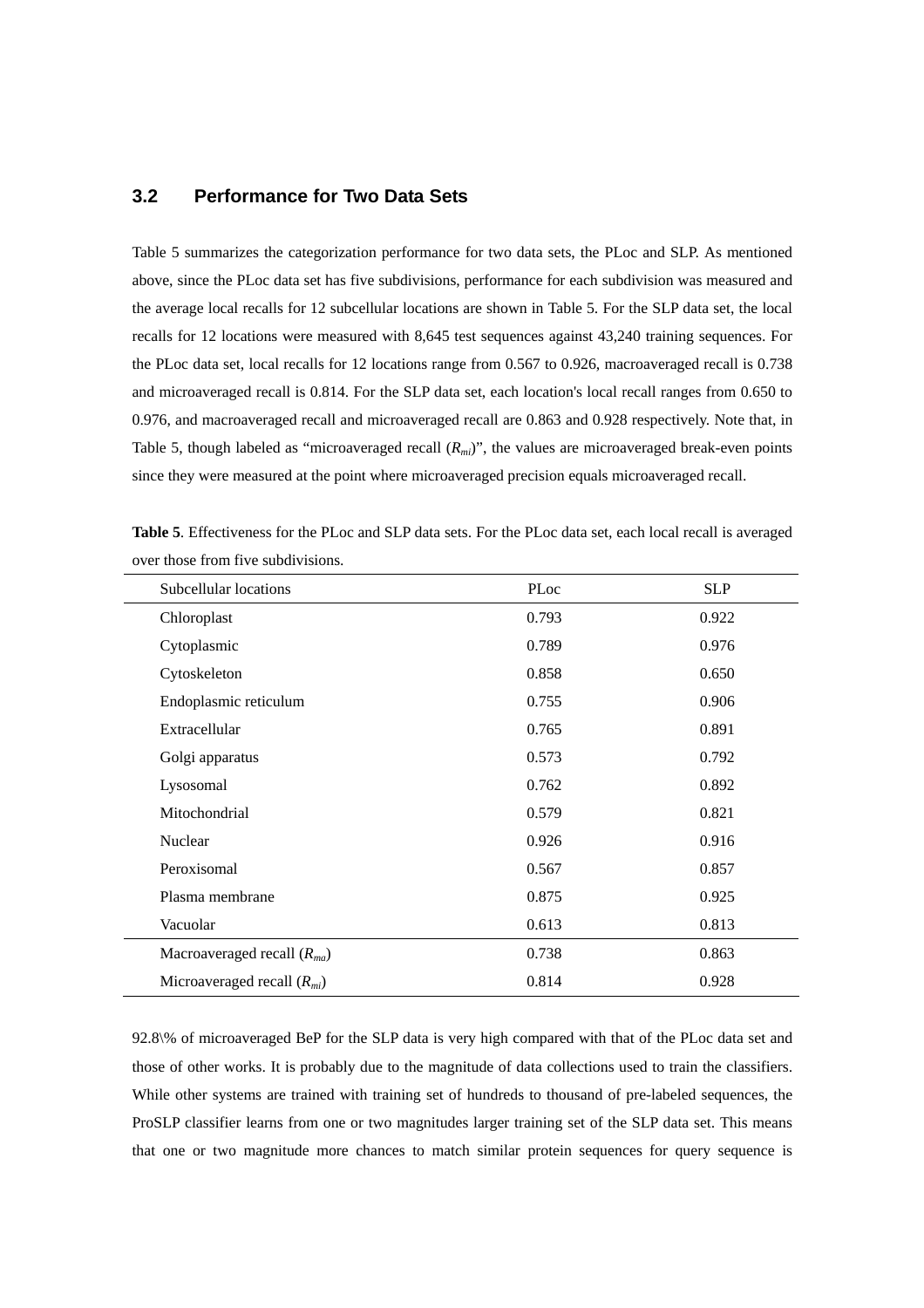possible in the case of the ProSLP system than other systems, resulting in much higher prediction effectiveness.



**Figure 2**. Local recalls for 12 subcellular locations against their number of instances (in percentile) in the PLoc and SLP test collections. Linear regressions for two data sets are also shown.

We also find that the test collection size is correlated with prediction performance for each location (local recall) as shown in Table 5 and Figure 2. In most cases, local recalls of the SLP data set are greater than those of the PLoc data set. Figure 2 plots each local recall against the number of location instances in the whole data set. Since the dimension of two data sets differ in magnitude, "No. of instances" were normalized to percentage against the total number of entries in the data sets. In this figure, one can see a trend that the more the number of instances is, the higher the local recall. Furthermore, it is shown that the slope of linear regression of the PLoc data set is much steeper than that of the SLP data set. This is that the PLoc data set is much highly affected by the number of test instances in each location than the SLP data set. From these observations, we expect that, as the size of data set grows, better subcellular localization prediction will be achieved in example-based classifiers.

# **3.3 Classification Speed**

Another factor to concern is the speed. Since the SLP test collection is seven times greater than the PLoc data set, one of our major focuses on this work was the prediction speed. We randomly selected 48 protein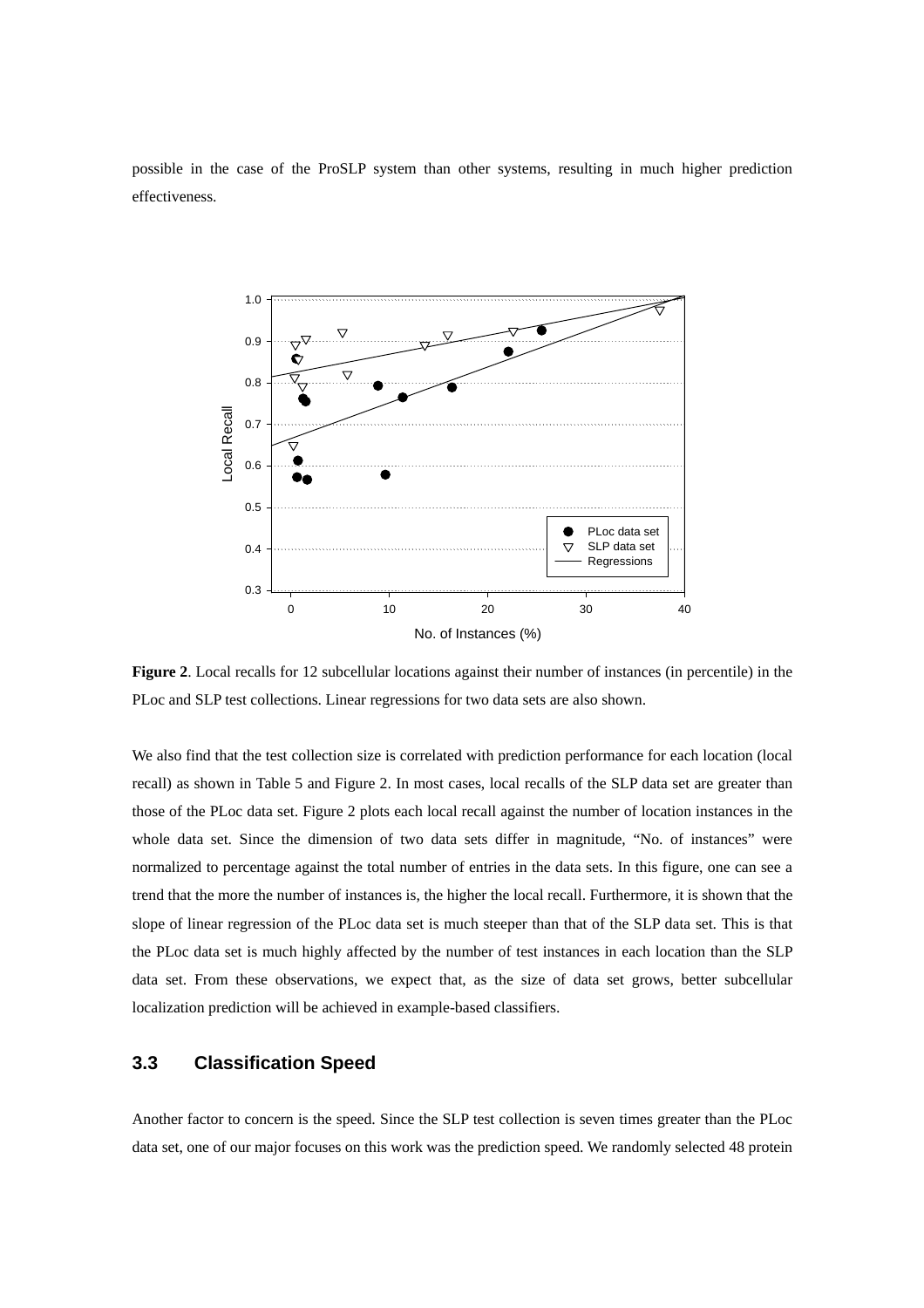sequences from another protein database which are not belonged to the SLP data collection. Average length of the proteins is 262 amino acids. They were classified with the ProSLP system against the SLP data set and measured classification time for each sequence, resulting in average 2.28 seconds per sequence. Reminding that the ProSLP runs on a Pentium-III dual processor machine running the Linux operating system, the classification speed seems to be feasible to a practical service. Furthermore, the ProSLP service is two to five times faster than other online subcellular localization predictors (*data not shown*).

### **3.4 Conclusion**

Entering into the post-genomic era, it is very important to identify new gene products in the form of exons or coding regions in the genomic sequences. If one can identify their subcellular locations, they will give some important clues to physiological or structural functions of proteins. In this paper, we showed that large-scale prediction system for subcellular localization is possible with a kNN classifier using pentagram features.

The ProSLP, a novel subcellular location prediction system, gives very high precision for blindly assigning subcellular locations to large numbers of potential proteins. In addition, its prediction time is practical even on a out-of-date computer architecture such as Pentium-III based desktop machine. The ProSLP service and its associated data collection are available on the World Wide Web at <URL:http://proslp.kisti.re.kr>. As a meta-search engine, it provides not only the ProSLP's prediction result but also other services' predictions for user convenience. We hope that the ProSLP can help biologists and bioinformatists study various biological problems related to proteins.

#### **4 DISCUSSION**

#### **4.1 Relationships Among Various Measures**

The ProSLP classifier is an example-based classification system which classifies a protein's subcellular location based on those of *k* top-ranked sequences. In this process, one or more candidate locations can be suggested and candidate locations with weights above a given threshold are assigned to the input sequence. Figure 3 shows plots of various measures against this threshold used in determination of subcellular locations for each test sequence of the SLP data set. There can be seen that as the threshold increases, the microaveraged recall  $(R_{mi})$  and macroaveraged recall  $(R_{mi})$  decrease, but microaveraged precision  $(P_{mi})$  and microaveraged  $F_l$  measure increase.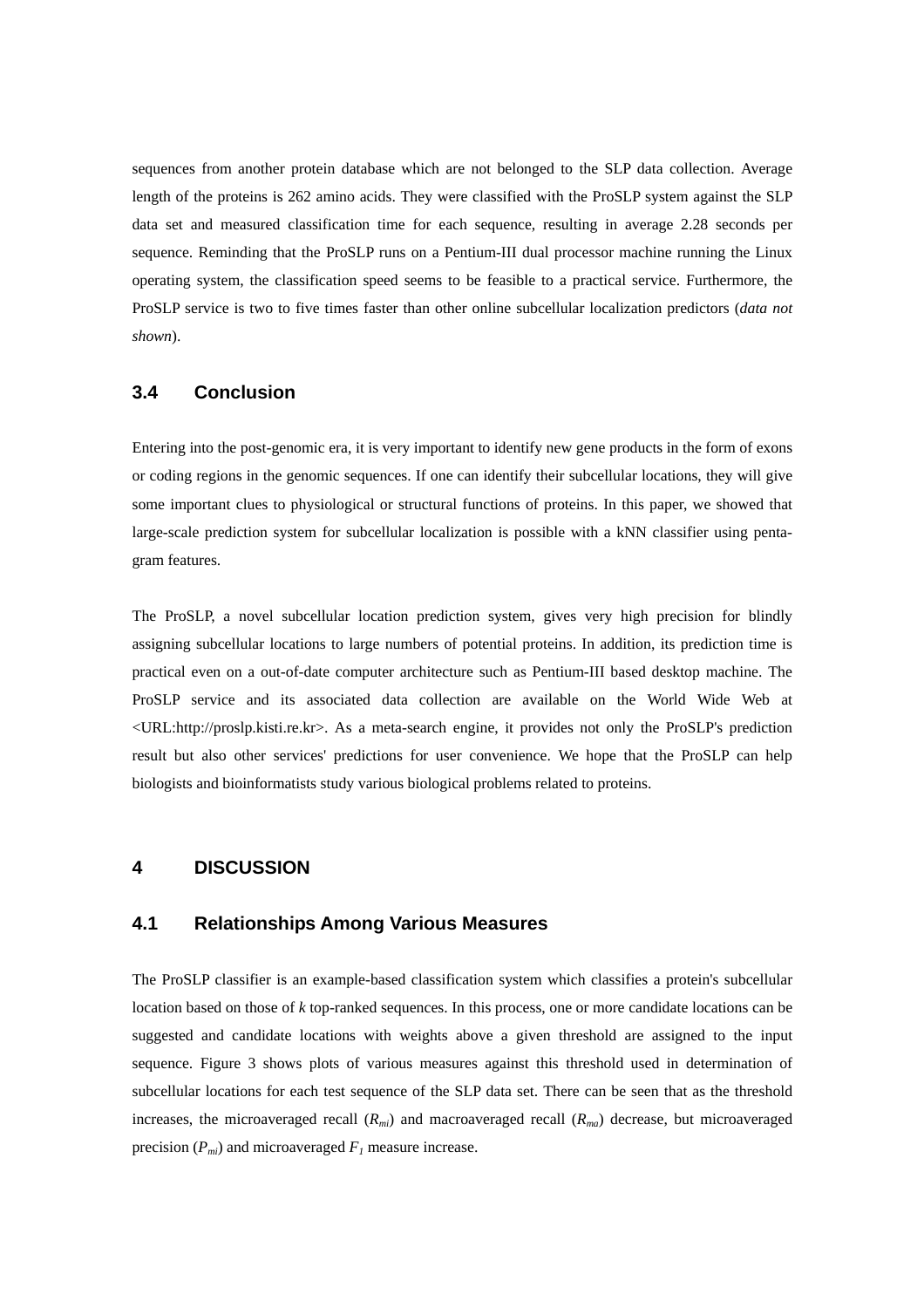

**Figure 3**. Plots of various evaluation measures against the categorization threshold for the SLP data set. "miBeP" is the microaveraged precision and recall break-even point which is a special point of  $F_1$ measure where the precision equals the recall.

To present a classifier's performance correctly, break-even point or  $F_l$  measure is important rather than precision only or recall only. However, in practical service, recall may be more important than precision since high precision at the expense of recall (Figure 3) may result in missing true positives if they have low category weights.

### **4.2 Comparison With Other Method**

To compare our method with previous works, we chose the PLoc data set and its associated method, PLOC, reported in Park & Kanehisa (2003). They used support vector machines (SVMs) approach and showed that the PLOC method is superior to a previous work by Chou & Elrod (1999). The comparison between the PLOC and the ProSLP approaches is shown in Table 6. Microaveraged recall, which is denoted as *total accuracy* in Park & Kanehisa (2003), has been improved slightly from 78.2% to 81.4%, while macroaveraged recall, denoted as *location accuracy*, significantly improved from 57.9% to 73.8%.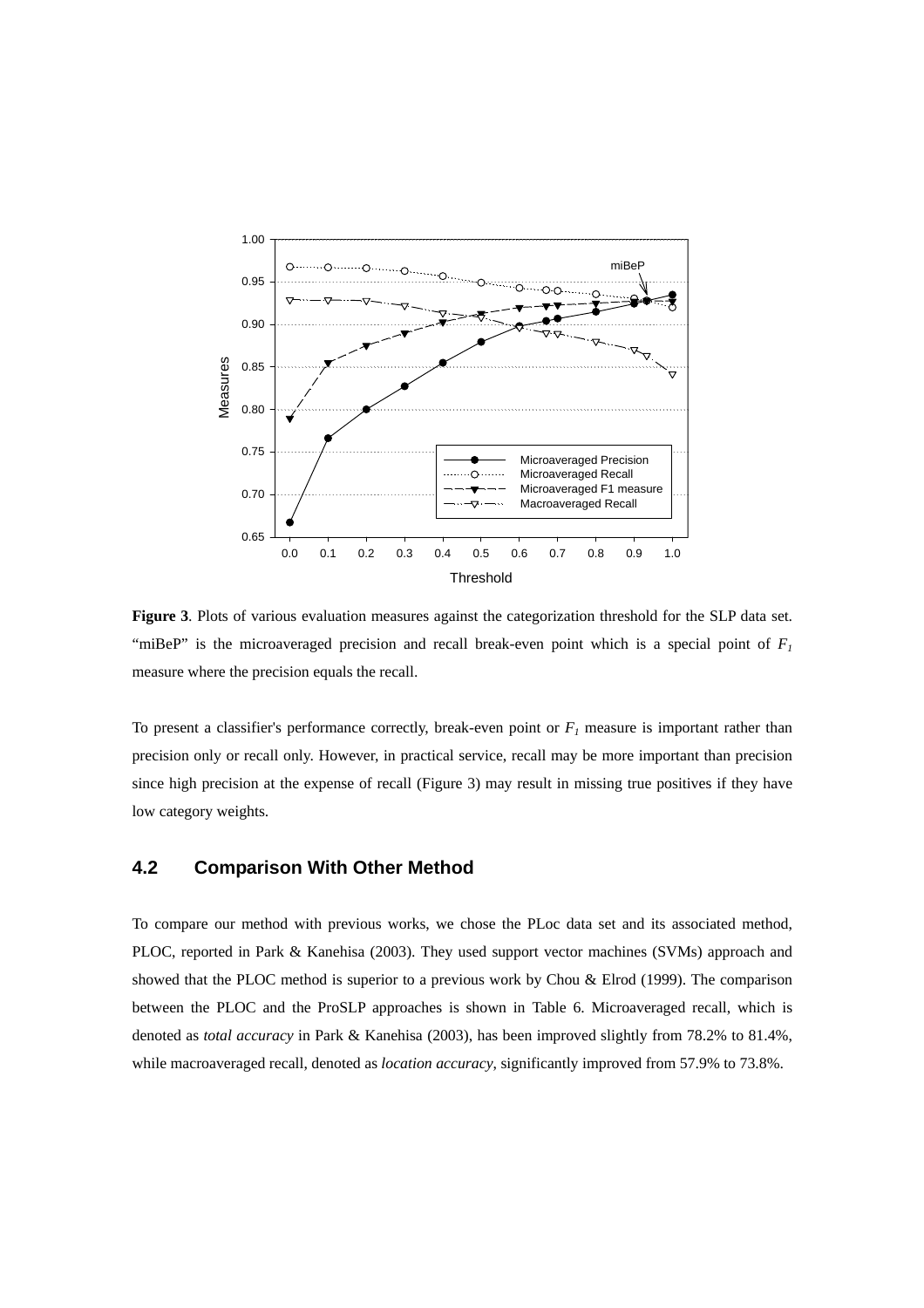| Subcellular locations    | PLOC method | ProSLP method |
|--------------------------|-------------|---------------|
| Chloroplast              | 72.3        | 79.3          |
| Cytoplasmic              | 72.2        | 78.9          |
| Cytoskeleton             | 58.5        | 85.8          |
| Endoplasmic reticulum    | 46.5        | 75.5          |
| Extracellular            | 78.0        | 76.5          |
| Golgi apparatus          | 14.6        | 57.3          |
| Lysosomal                | 61.8        | 76.2          |
| Mitochondrial            | 57.4        | 57.9          |
| Nuclear                  | 89.6        | 92.6          |
| Peroxisomal              | 25.2        | 56.7          |
| Plasma membrane          | 92.2        | 87.5          |
| Vacuolar                 | 25.0        | 61.3          |
| Macroaveraged recall (%) | 57.9        | 73.8          |
| Microaveraged recall (%) | 78.2        | 81.4          |

**Table 6**. Comparison of the ProSLP prediction effectiveness with a previous approach, PLOC method.

Furthermore, the result of the PLOC method still shows over-fitting for large groups and under-fitting for small groups such as Golgi (14.6%), Peroxisomal (25.2%) and Vacuolar (25.0%). But our method is much more balanced among small and large groups as shown in Figure 4. The slope of linear regression for the ProSLP method is slower than that of the PLOC method. This means that the number of positive examples in each location has smaller effect on the ProSLP method compared with that on the PLOC method. The local recalls by the PLOC method range from 14.6% to 92.2% while those by the ProSLP range from 56.7% to 92.6%.

Classifiers based on *busy* learning algorithms such as neural networks and support vector machines can be suffered from over-fitting to large groups and under-fitting to small groups. However, this problem becomes loosened in classifiers based on *lazy* learning algorithms such as examples-based classifiers, due to lack or delay of learning steps (Sebastiani, 2002). Since the ProSLP classifier is a kind of examplebased classifiers, it also seems not to be suffered from over-fitting and under-fitting problem as shown in Table 6 and Figure 4.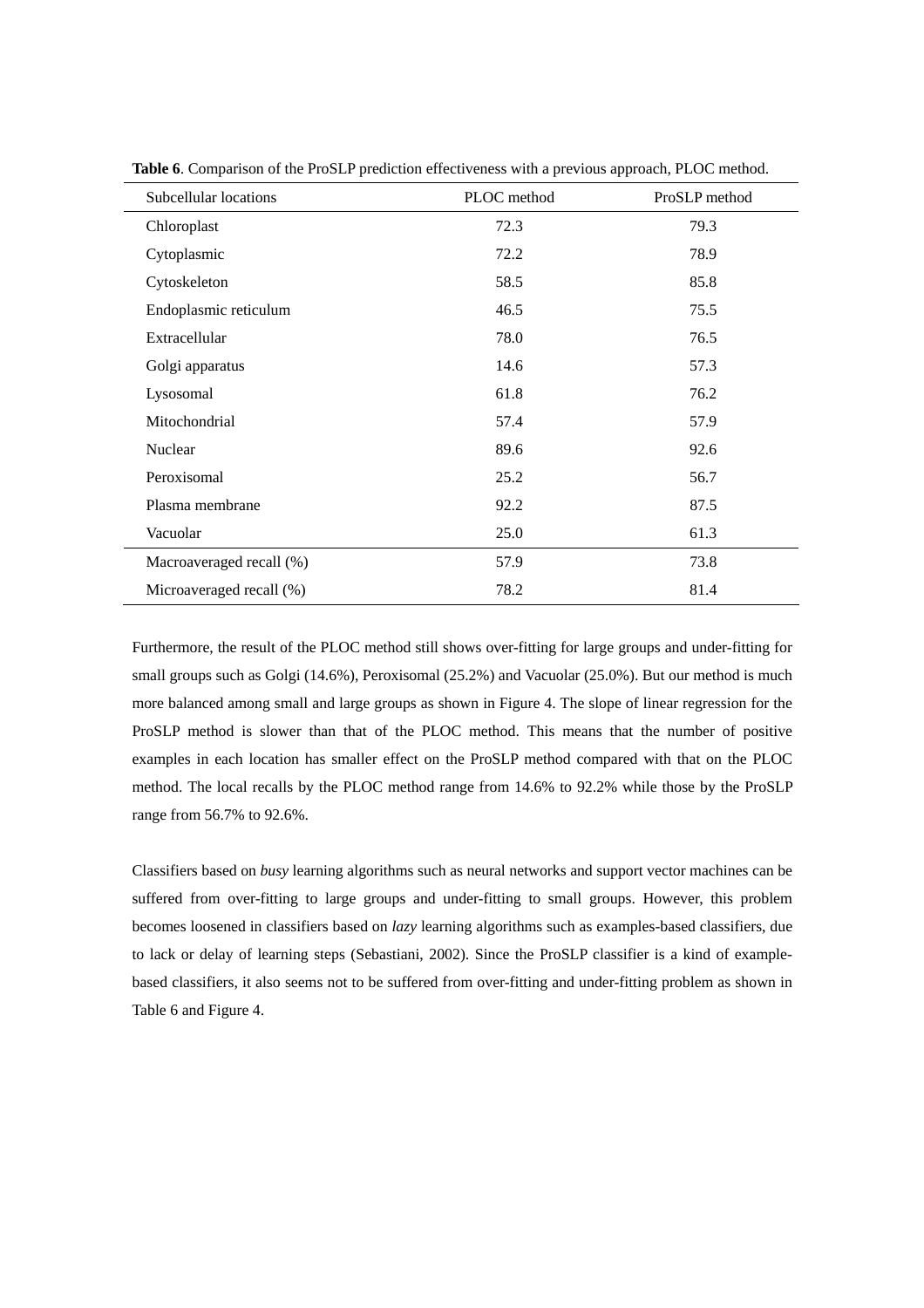

**Figure 4**. Comparison of the distribution of local recalls for 12 subcellular locations against their number of instances in the PLoc data set by applying the ProSLP approach and PLOC method. Linear regressions for two methods are also shown.

### **4.3 Suggestions For Further Improvements**

The time required to classify a sequence in the ProSLP system is approximately proportional to the sequence length (*data not shown*). This is a characteristic of our feature extraction scheme, penta-gram method. Since the number of penta-grams for a sequence of length *l* is *l*-5+1, there are more features to be evaluated in retrieving *k* top-ranked sequences and thus more computation is required as *l* increases. In text categorization, it has shown that *feature selection*, also known as dimensionality reduction, further improves the classification speed as well as classification effectiveness (Yang, 1999; Sebastiani, 2002, Kim & Kim, 2004) by removing relatively unimportant features from the feature pool. If such feature selection mechanism for penta-gram features is applied, the ProSLP system is hoped to be further improved and speeded up.

As shown in Table 5 and Figure 2, the test collection size seems to be very important in precise determination of subcellular locations. These days, the protein database sizes increase rapidly, and thus subcellular localization data will also be increased accordingly resulting in more accurate predictions.

Finally we consider new n-gram methods other than penta-gram and similarity measure in retrieving *k*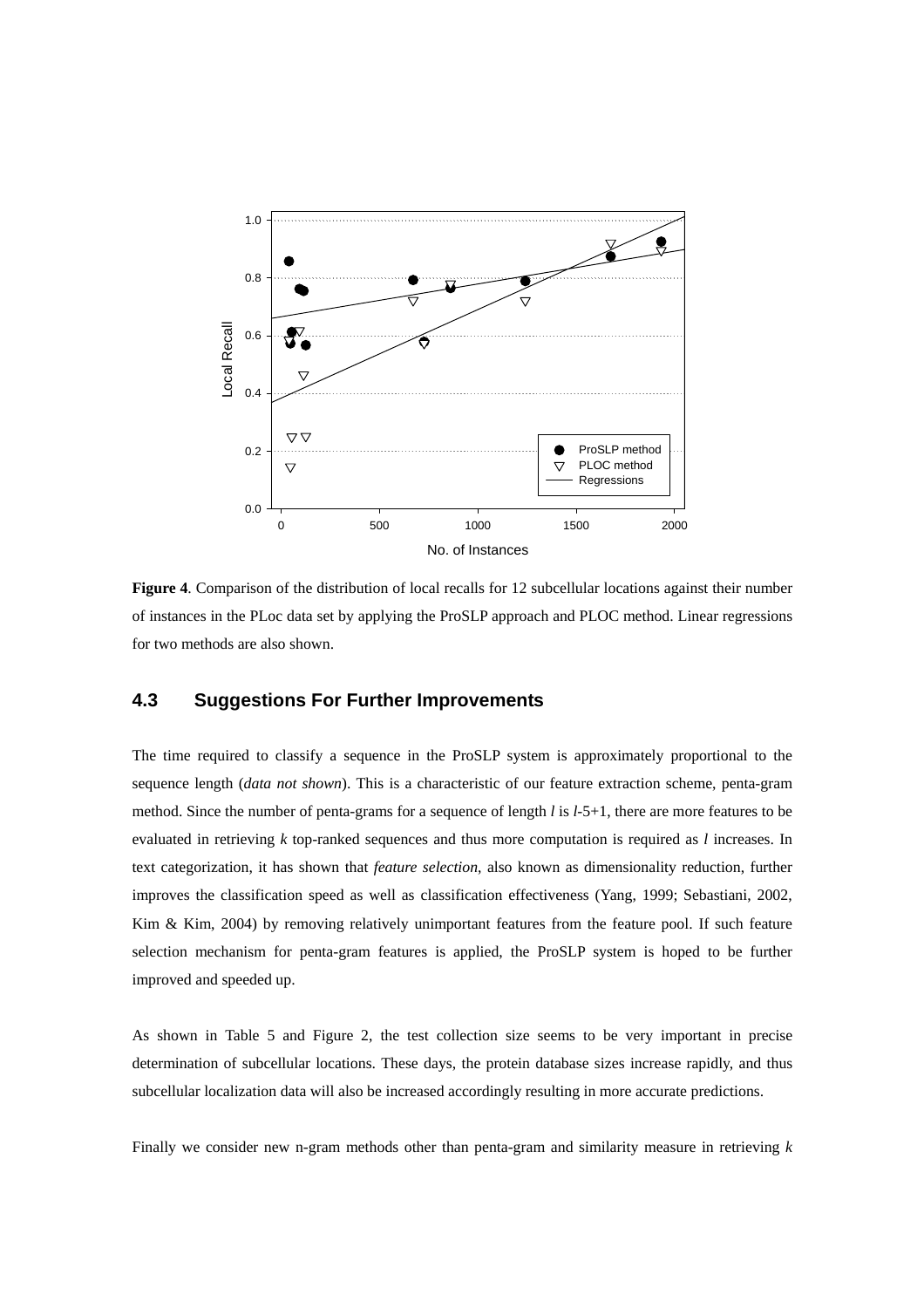top-ranked sequences. In this work, we did not introduced any previously known properties of protein sequences such as scoring matrices used in sequence alignment. We hope that further improvement will be possible by introducing biological knowledge in feature extraction and sequence retrieval steps.

### **4.4 Suggestion For Performance Measures**

Many measures and synonyms - such as precision and recall, specificity and sensitivity, total accuracy and local accuracy, and success rate - have been used in previous works of protein subcellular localization prediction, even misleadingly. In this paper, we suggest that microaveraged break-even point (miBeP) is better for a classifier's effectiveness to be compared directly with other classification methods. Or microaveraged precision, recall and  $F_I$  measure together can be used to compare indirectly the effectiveness of different classifiers, especially if the miBeP can not be obtained. Note that higher precision expenses recall, and vice versa, as shown in Figure 3. Precision only or recall only does not represent correct performance of a classifier.

To describe overfitting and underfitting, we suggest local precision and local recall together for each group should be presented. Furthermore, since microaveraged measures can be easily optimized too much for large groups at the expense of small groups, macroaveraged break-even point or  $F_l$  measure might be a good indicator to show the balance of prediction accuracies between large and small groups.

## **5 ACKNOWLEDGMENTS**

This work was supported in part by a grant from IBM Korea, Inc. The first author thanks the GIIS group of KISTI for helpful conversations, and Changmin Kim and Jieun Chong for supporting this work.

### **6 REFERENCES**

Bairoch, A. & Apweiler, R. (2000) The SWISS-PROT Protein Sequence Database and its Supplement TrEMBL in 2000. *Nucleic Acids Res.*, **28**, 45-48

Chou, K.C. & Elrod, D.W. (1999) Protein Subcellular Location Prediction. *Protein Engineering*, **12**, 107- 118

Eisenhaber, F. & Bork, P. (1998) Evaluation of Human-readable Annotation in Biomolecular Sequence Database with Biological Rule Libraries. *Bioinformatics*, **15**, 528-535